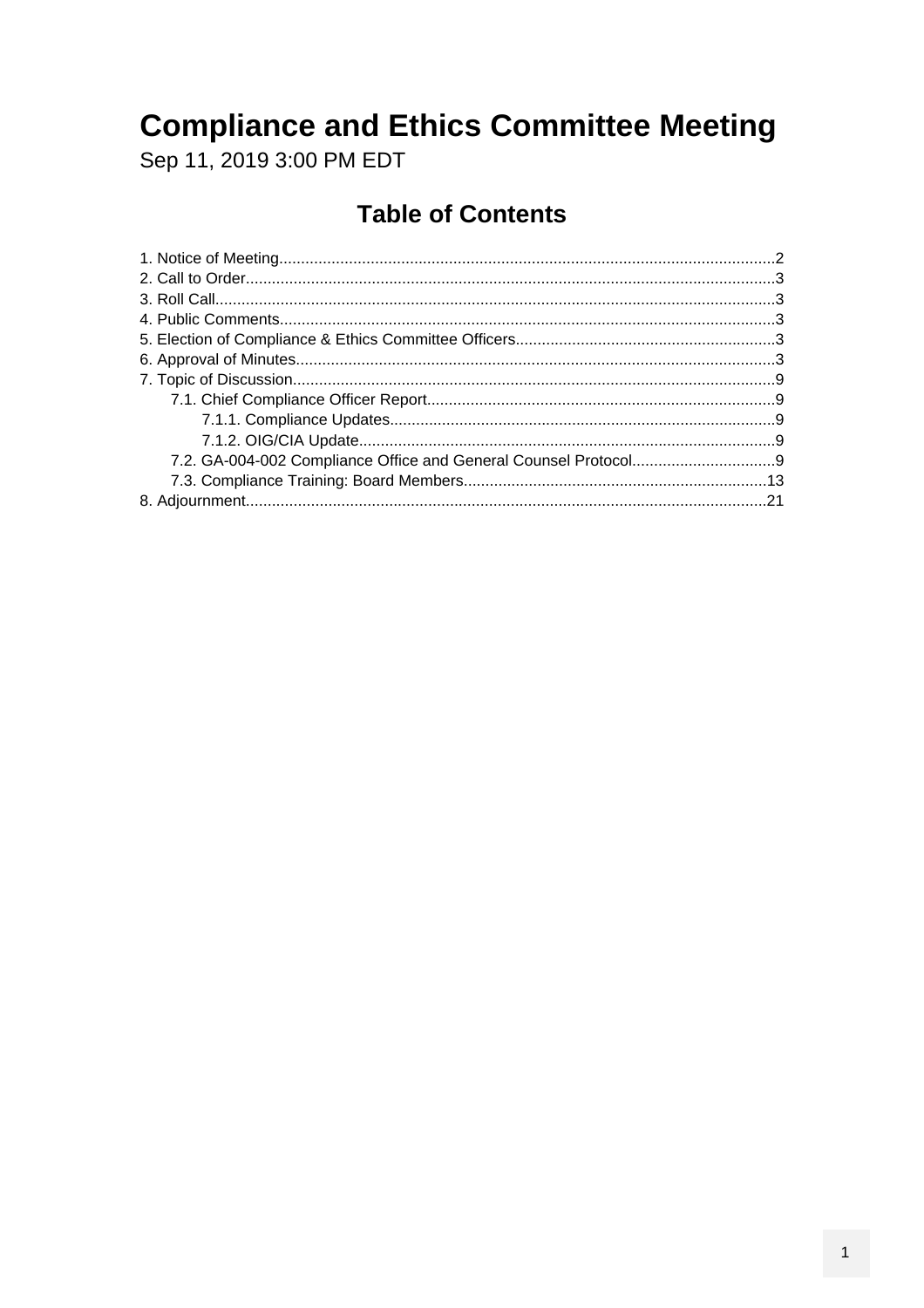# <span id="page-1-0"></span>**NOTICE OF MEETING**

# **NORTH BROWARD HOSPITAL DISTRICT**

# **BOARD OF COMMISSIONERS**

A Compliance and Ethics Committee meeting will be held on Wednesday, September  $11<sup>th</sup>$ , 2019, immediately following the Legal Affairs and Governmental Relations Committee meeting, at the Broward Health Corporate Spectrum Location: 1700 Northwest 49 Street, Fort Lauderdale, Florida, 33309. The purpose of this committee meeting is to review and consider any matters within the committee's jurisdiction.

Persons with disabilities requiring special accommodations in order to participate should contact the District by calling 954-473-7100 at least 48 hours in advance of the meeting to request such accommodations.

Any person who decides to appeal any decision of the District's Board with respect to any matter considered at these meetings will need a record of the proceedings, and for such purpose, may need to ensure that a verbatim record of the proceedings is made which record includes testimony and evidence upon which the appeal is to be based.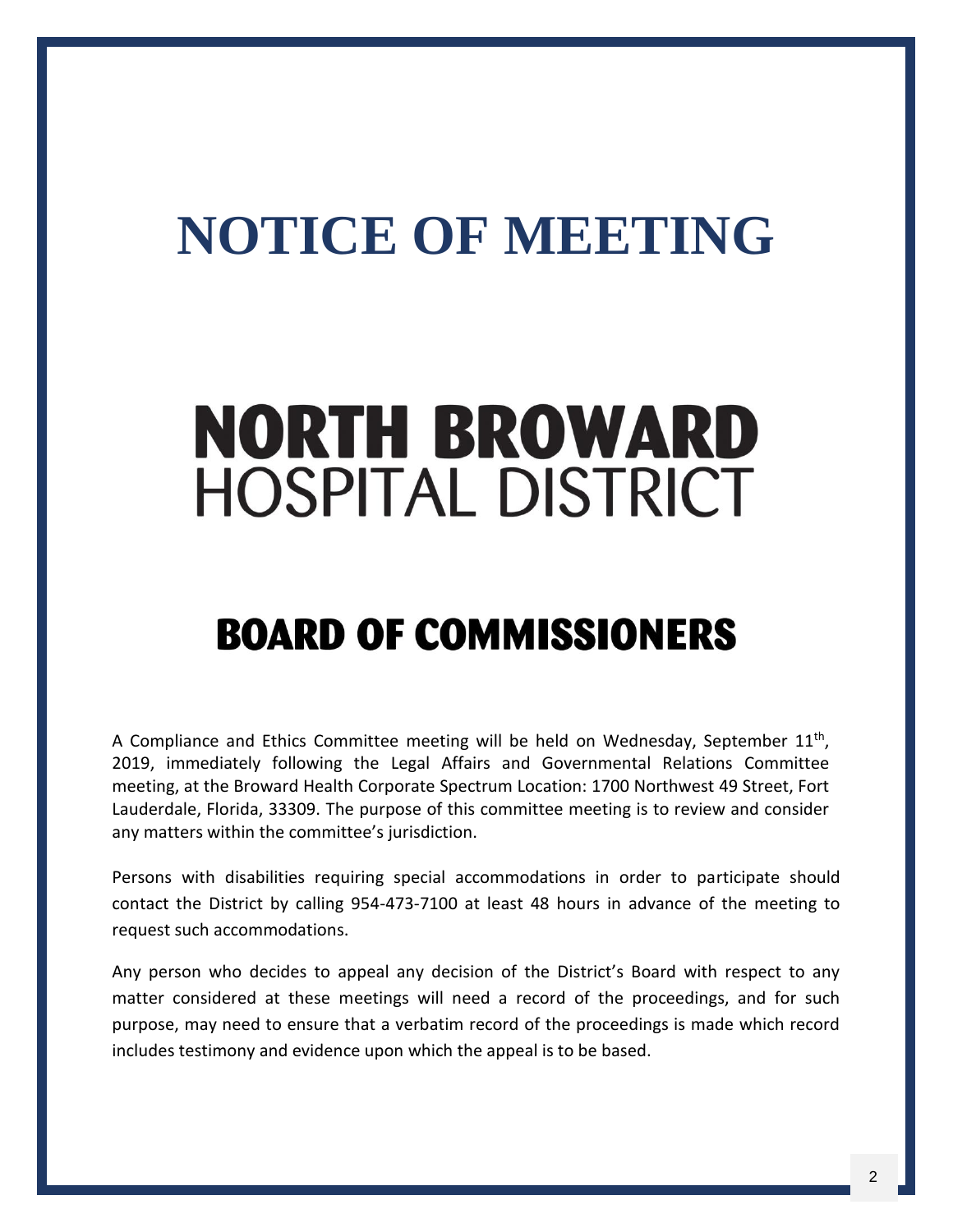<span id="page-2-0"></span>



#### **Compliance and Ethics Committee Meeting Legal Affairs and Governmental Relations Committee Meeting August 21, 2019**

#### 1. **NOTICE**

Notice of this meeting is attached to the official Minutes as EXHIBIT I. The official Agenda for this meeting, as presented for the consideration of the Board, is attached to the official Minutes as EXHIBIT II.

#### 2. **CALL TO ORDER**

There being a quorum present, the meeting was called to order by Chair Nancy W. Gregoire at 2:29 p.m.

#### 3. **COMMITTEE MEMBERS**

- **√** Commissioner Nancy W. Gregoire, Chair
- **x** Commissioner Andrew M. Klein
- **√** Commissioner Christopher T. Ure
- **√** Commissioner Ray T. Berry
- **√** Commissioner Stacy L. Angier
- **x** Commissioner Marie C. Waugh

**ADDITIONALLY PRESENT** Gino Santorio/President/CEO, Alan Goldsmith/CAO, Alex Fernandez/CFO, Linda Epstein/General Counsel, Jerry Del Amo/Managing Sr. Associate, General Counsel, Brian Kozik/SVP, Compliance and Privacy, Steve Forman/Compliance Consultant, Nigel Crooks/Chief Internal Auditor

#### 4. **PUBLIC COMMENTS** None.

#### 5. **APPROVAL OF MINUTES**

Approval of the Compliance and Ethics Committee Meeting minutes, dated July 24, 2019

**MOTION** It was *moved* by Commissioner Berry, *seconded* by Commissioner Angier**,** to:

#### **APPROVE THE COMPLIANCE AND ETHICS COMMITTEE MEETING MINUTES DATED JULY 24, 2019.**

Motion *carried* unanimously.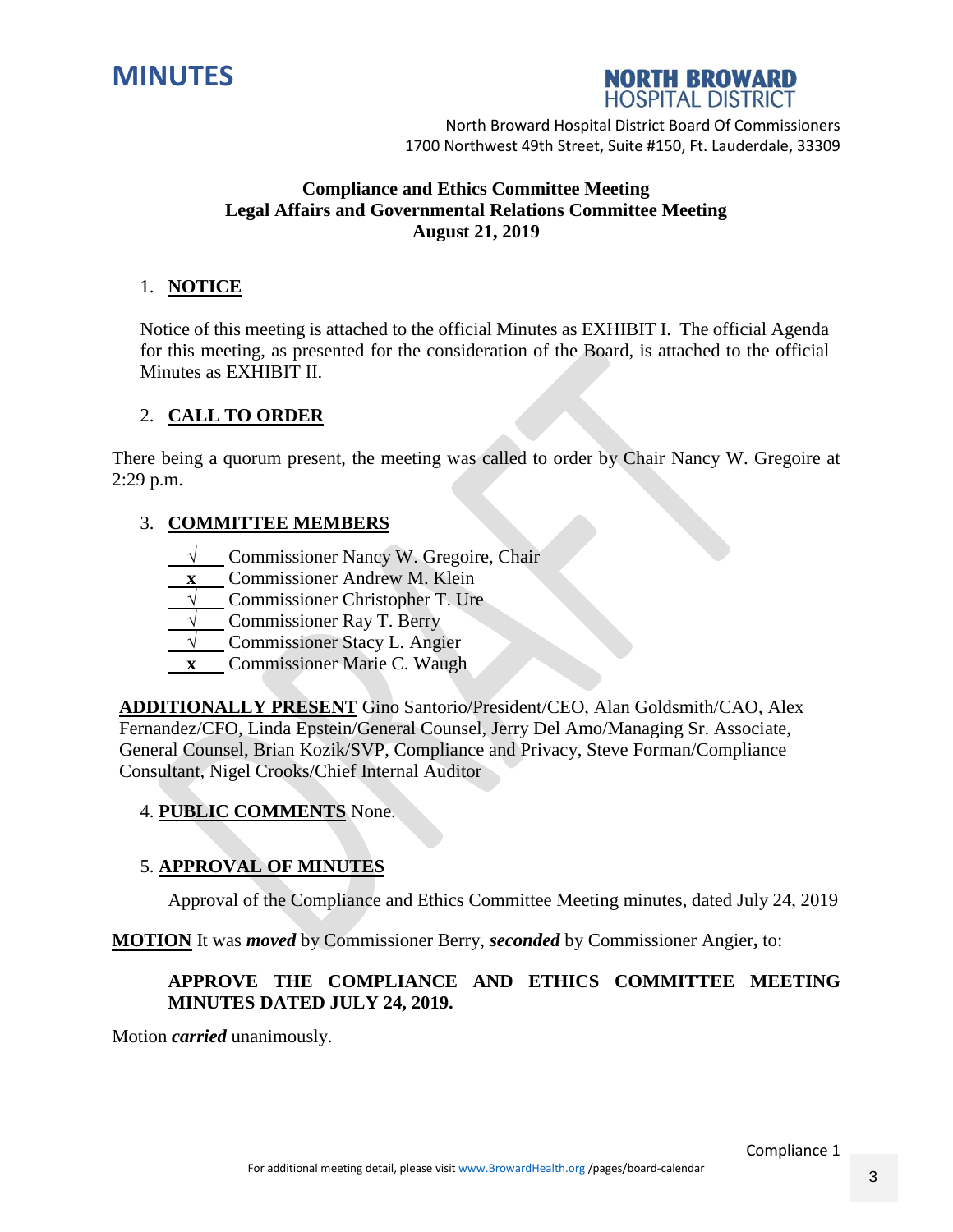



#### 6. **TOPIC OF DISCUSSION**

- 6.1. Chief Compliance Officer Report- Brian Kozik
	- 6.1.1. Compliance Updates

Mr. Kozik updated the committee on the departmental activities since his last monthly report, as seen below.

- o Completed third quarter Focus Arrangement audit
- o Completed tracking and remuneration audits for Leases, Call Coverage and Medical Directorship
- o Observation Stay/Condition code 44 audit, in progress
- o Acute Care Discharge Transfer audit, in progress
- o Completed Home Health Claims audit
- o Internal Audit department conducting a review of the Compliance department's Tracking & Monitoring of Focus Arrangements, Hotline Calls and Remuneration
- o Outside firm retained to complete internal compliance reviews for Physicians at Teaching Hospital (PATH) Review for Modifier Reporting, Same Day Readmissions, Medicare's Two Midnight Rule
- o Finalization of annual Conflict of Interest Survey and Process, in progress
- o Contracting outside consultant with HIPAA Privacy experience to assist in conducting a HIPAA Privacy Rule Gap Assessment
- o Director of Pharmacy Services disclosed a drug diversion issue to the Health Resource and Services Administration. The specifics of the corrective action plan was included in the disclosure
- o Notification received from HRSA regarding Broward Health Medical Center's corrective action plan from HRSA review conducted at BHMC during the period of July-October 2018
- o Proposed organizational chart submitted to Human Resource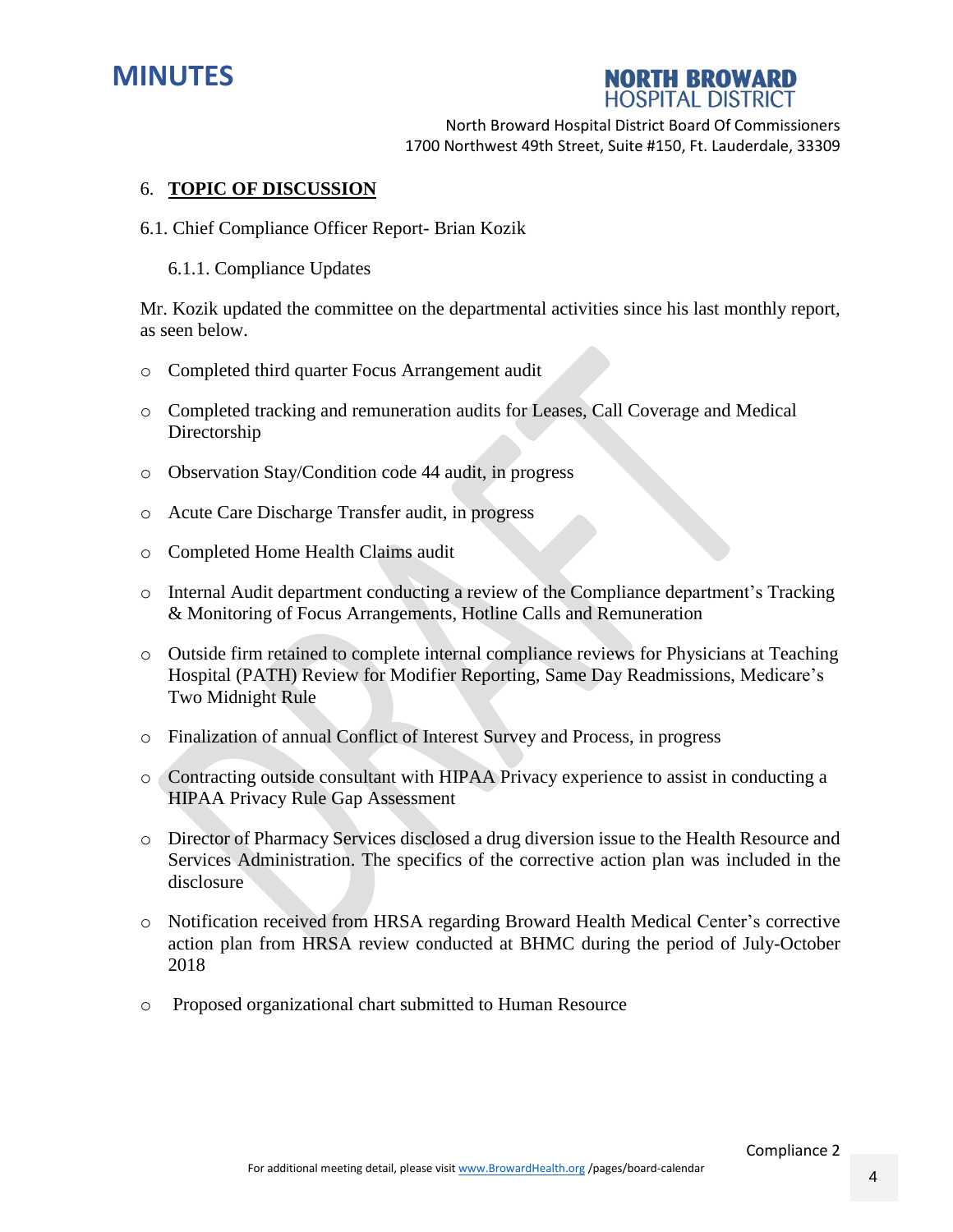



6.1.2. OIG/CIA Updates

- o Additional items requested by Monitor to be included in the Annual Report
- o Certifying and sub-certifying employees to determine if there were specific issues they would be disclosing
- o Completed Year-4 Arrangements Training sessions for all Covered Persons, including board members
- o Conference call scheduled with Monitor on August 26, 2019
- o Email received on August 12, 2019 from Monitor requesting copy of the settlement agreement entered into with former CEO Pauline Grant and to add as a Reportable Event
- o Update on Sleep Study audit, \$35k repayment
- o Status on items requested by IRO, draft report will be provided last week of August
- o Response from Monitor pending regarding waivers requested
- o Reported to Monitor: HMS (external auditor) identified overpayment related to outpatient claim 48-hour Rule
- o Reported to Monitor: identified overpayment related to Gold Coast Hospice
- o Reported to Monitor: identified overpayment related to First Coast Service Options, Inc., Medicare Administrator Contractor of Broward Health's region
- 6.2. Compliance Policy Submission for Board Approval

6.2.1. GA-004-285 Deficit Reduction

**MOTION** It was *moved* by Commissioner Angier, *seconded* by Commissioner Berry, to:

#### **APPROVE THE GA-004-285 DEFICIT REDUCTION POLICY.**

Motion *carried* unanimously.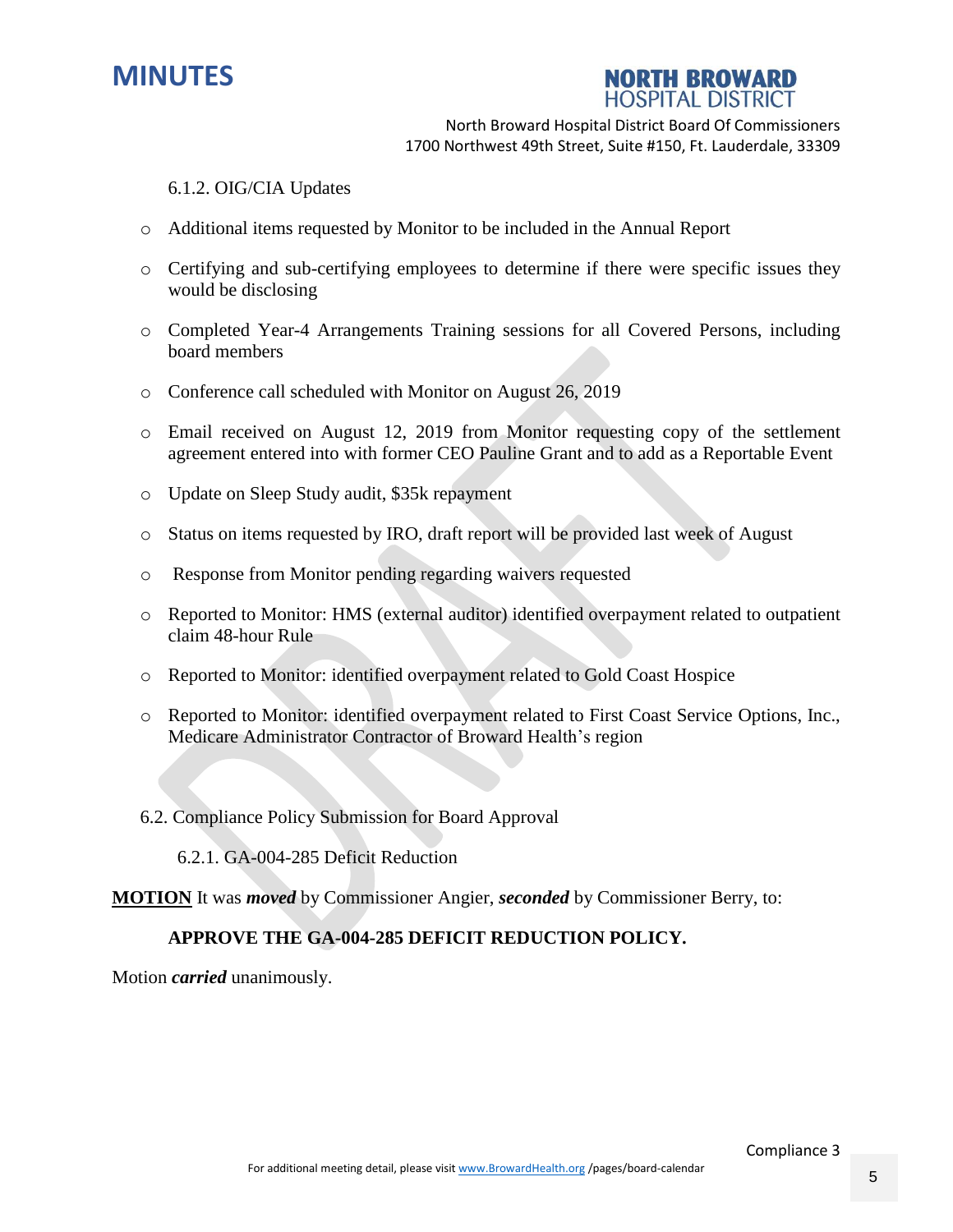



6.2.2. GA-004-345 Monitoring and Auditing

**MOTION** It was *moved* by Commissioner Berry, *seconded* by Commissioner Ure, to:

#### **APPROVE THE GA-004-345 MONITORING AND AUDITING POLICY.**

Motion *carried* unanimously.

#### 6.3. Report from the Executive Compliance Group

6.3.1. Training- Melanie Hatcher

Mr. Kozik presented updates in Ms. Hatcher's absence.

- Year-3 Training completed:
	- o Live Manager Training
- Year-4 Training completed:
	- o Online Training
	- o Live Manager Training
	- o Credentialing Staff Training
	- o Covered Person Arrangements Training
	- o 2,045 physicians' training completed
- o Year-5 Training is the current focus

#### 6.3.2. Sanction Screening- Lee Ghezzi

Mr. Ghezzi reported that all of the areas his sub-committee was assigned to review had been completed. A number of changes were made to the process and a revision was made to the policy. The subcommittee was working closely with the audit and compliance departments to create an audit and monitoring system for sanction screening.

6.3.3. Disclosures/HIPAA/COI- Ana Calderon Randazzo

Ms. Randazzo shared the breakdown of the remaining 144 open disclosures. She further reported that HIPPA violations remained in the lead of open disclosures.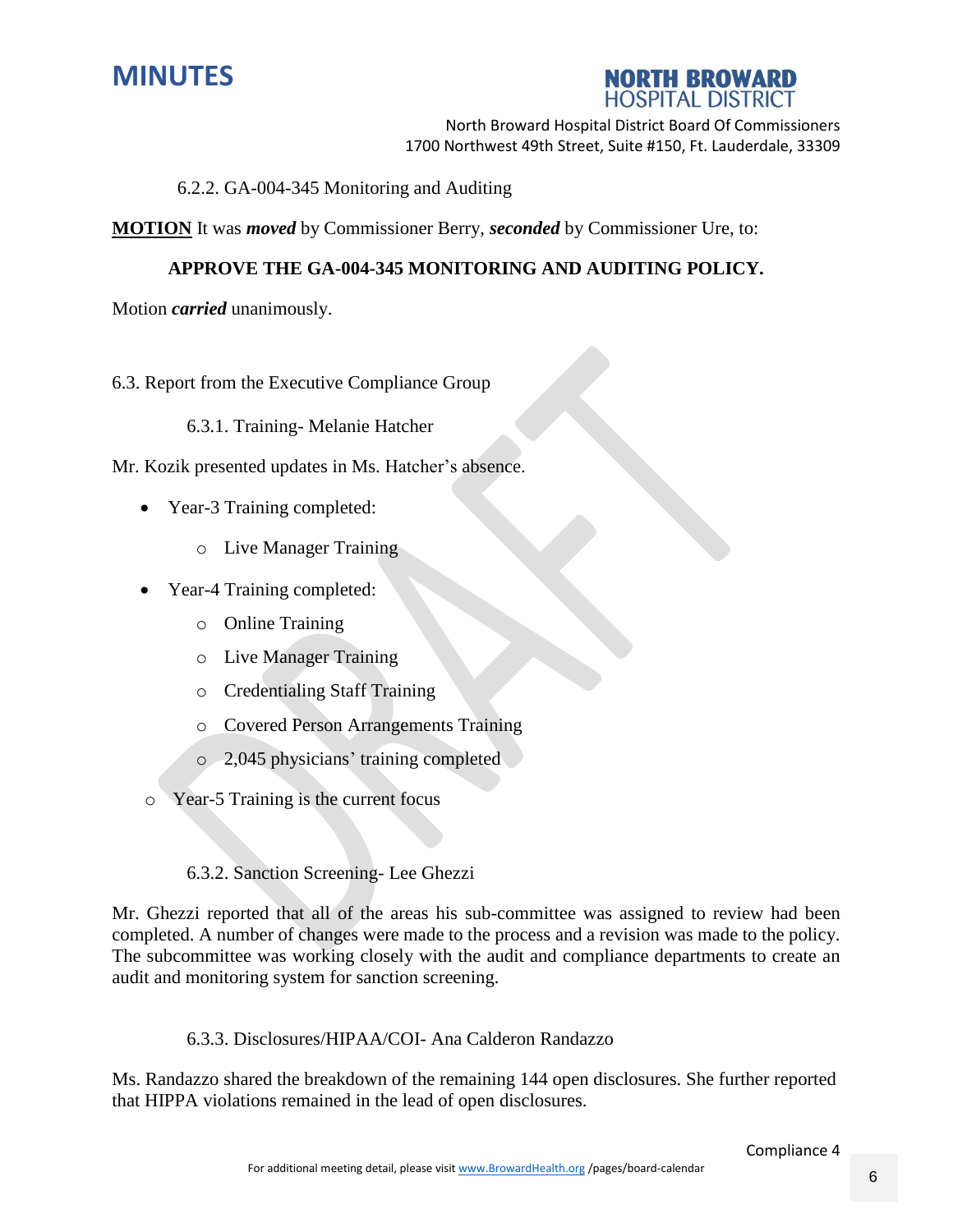

#### **NORTH BROWARD HOSPITAL DISTRICT**

North Broward Hospital District Board Of Commissioners 1700 Northwest 49th Street, Suite #150, Ft. Lauderdale, 33309

- o 8: Over 2-years old
- o 64: over 90 days old
- o 41: between 30-90 days old
- o 39: Less than 30 days old

#### **\* Note, Mr. Kozik modified the reporting order of the Subgroups (6.3.4 is below 6.3.6)**

6.3.5. Policies- Denise Moore

Lauren Brown presented the policies update in the absence of Ms. Moore.

- o All compliance policies and procedures were reviewed during the year, as required by the CIA
- o Deficit Reduction Act and Monitoring and Auditing policies were been approved by the board
- o 6 additional policies were approved that did not require board approval
- o General Counsel Interactions Policy, pending approval by board

#### 6.3.6. IRO Plan Correction- Beth Cherry

Ms. Cherry reported that 37 of the 43 items on the IRO plan of correction had been completed.

- o 4 remained in progress
- o 2 were substantially complete

#### 6.3.4. Risk Assessment Alex Fernandez

Mr. Fernandez reported that the initial risk assessment had been completed and that a team was selected to rate the internal controls. The team consisted of CFO, Alex Fernandez, CAO, Alan Goldsmith, CIO, Brian Kozik and CIA, Nigel Crooks. Once results were complied, the team would begin to identify risks, manage them and create an action plan to mitigate the risks from reoccurring.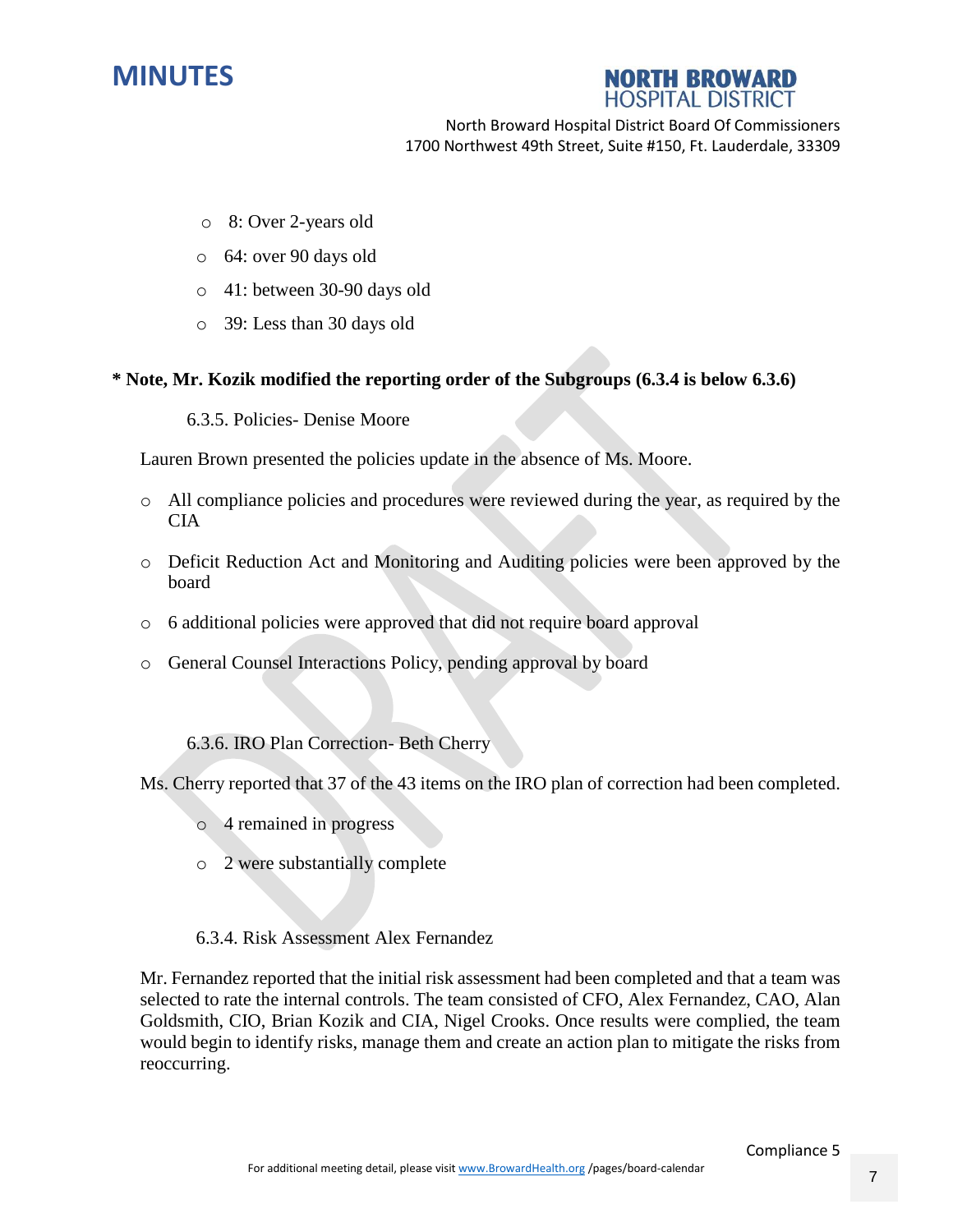



The Auditing and Monitoring subcommittee would be transitioned to more of a monitoring type committee, which would include oversight of the audits performed within the compliance department, internal audit department and regional compliance committees. Updates, performance and outcomes would be monitored for said audits as well.

6.3.7. Annual Report- Lucia Pizano-Urbina

Ms. Pizano reported on the members within the new Annual Report Subcommittee, which included members from the legal and compliance departments, Alan Goldsmith and Gino Santorio. The goal of the subcommittee is to stay organized with the completion of the report and to ensure it's completed in a timely manner. An outline was created for required items on the annual report, including additional items requested by the Monitor. Once the pending IRO report is received, a response will be drafted, as the response is one of the most significant sections to the annual report.

6.4. NBHD 2019 Compliance – Arrangements Training

Due to lack of certain commissioners being present to receive the Covered Persons Training, item 6.4 was deferred to the August 28<sup>th</sup>, Board of Commissioners meeting.

#### 7. **ADJOURNMENT** 3:22 pm.

**MOTION** It was *moved* by Commissioner Ure, *seconded* by Commissioner Berry, to:

#### **ADJOURN THE COMPLIANCE AND ETHICS COMMITTEE MEETING.**

Motion *carried* unanimously.

Respectfully submitted, Commissioner Stacy L. Angier, Secretary/Treasurer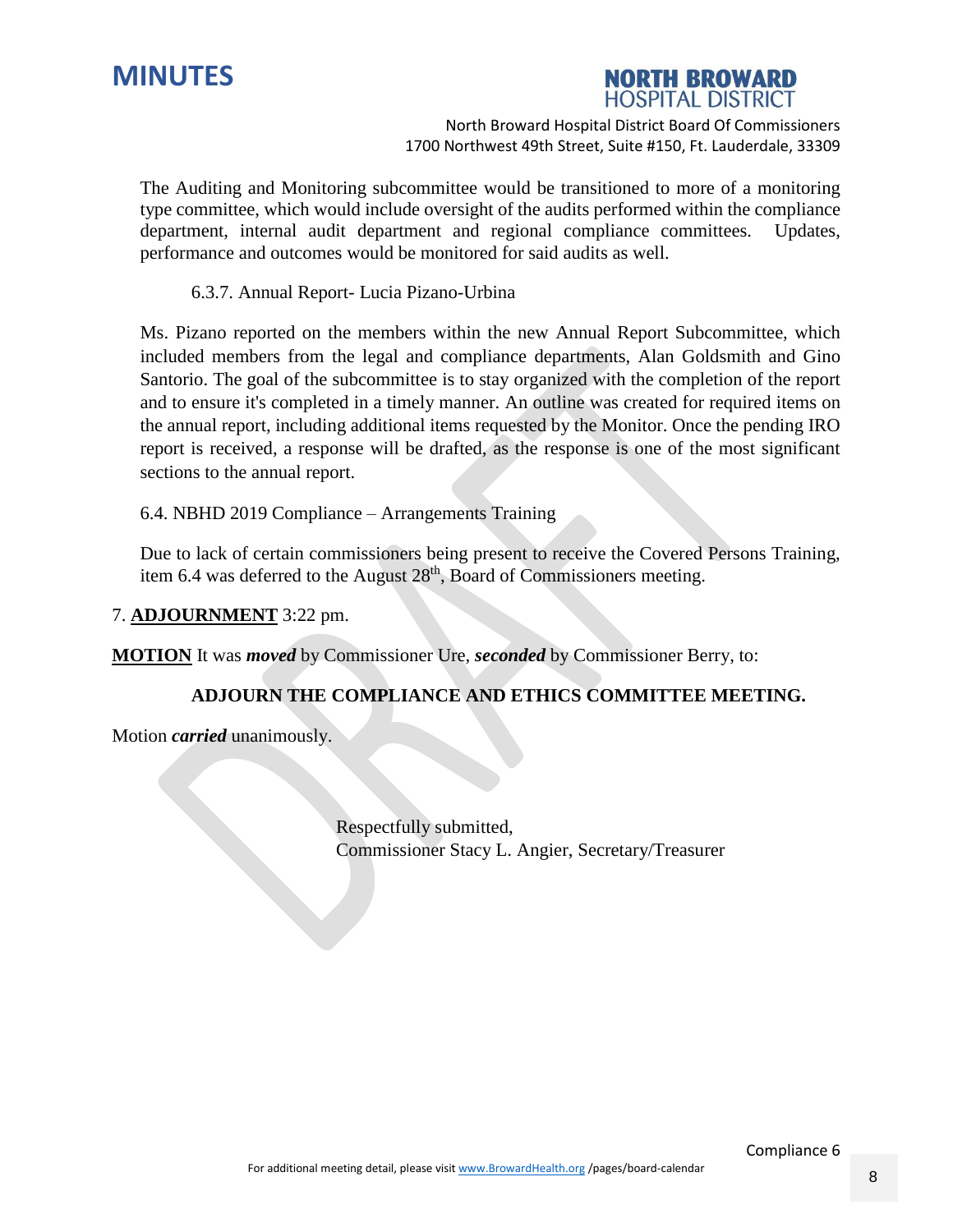<span id="page-8-0"></span>

| Origination:          | N/A                            |
|-----------------------|--------------------------------|
| <b>Effective:</b>     | N/A                            |
| <b>Last Reviewed:</b> | N/A                            |
| <b>Last Revised:</b>  | N/A                            |
| <b>Next Review:</b>   | N/A                            |
| <b>Sponsor:</b>       | Brian Kozik: SVP, COMPLIANCE   |
|                       | & PRIVACY                      |
| Section:              | <b>GA-Corporate Compliance</b> |
| <b>Manual:</b>        |                                |

## **GA-004-002 Compliance Office and General Counsel Protocol**

#### I. **Purpose**

responsibilities of the Corporate Compinance Department. These responsibilities include conducting<br>investigations, internal reviews, and audits. However, the OIG also recognizes the important role that the<br>office of Genera The Department of Health and Human Services (HHS) Office of Inspector General (OIG) Compliance Program Guidance calls for the organization's Compliance Officers to be independent in carrying out the responsibilities of the Corporate Compliance Department. These responsibilities include conducting investigations, internal reviews, and audits. However, the OIG also recognizes the important role that the office of General Counsel serves in resolving potential violations of law and regulations. Furthermore, under the current Corporate Integrity Agreement (CIA) with the HHS OIG, prompt and efficient investigations of potential violations of law or regulation is critical.

The purpose of this policy is to provide written guidance regarding the relationship of the Corporate Compliance Department with the office of General Counsel regarding investigations and resolutions of potential wrongdoing. This policy applies to any and all matters that may involve both the Corporate Compliance Department and General Counsel.

#### II. **Key Terms**

**Confidentiality:** Refers to those who contact a hotline and request that information provided through the Compliance or Workforce Diversity, Inclusion and Advocacy hotline be kept confidential. Such information must be kept confidential and be divulged only to those who have a need to know, such as those performing an investigation into the concerns disclosed by the caller. Investigators should work to protect the source of their information, including a caller's name and contact information if these details are provided by the caller.

**General Counsel**: Either the General Counsel and/or his/her designee and/or an outside attorney at the direction and approval of the office of General Counsel acting on behalf of Broward Health.

Hotline: A confidential communication channel for use by all workforce members, patients, and patient families to report suspected or potential violations of law, regulations, standards, Code of Conduct, policies, or other wrongdoing, via a phone line answered by live operators or web-based reporting.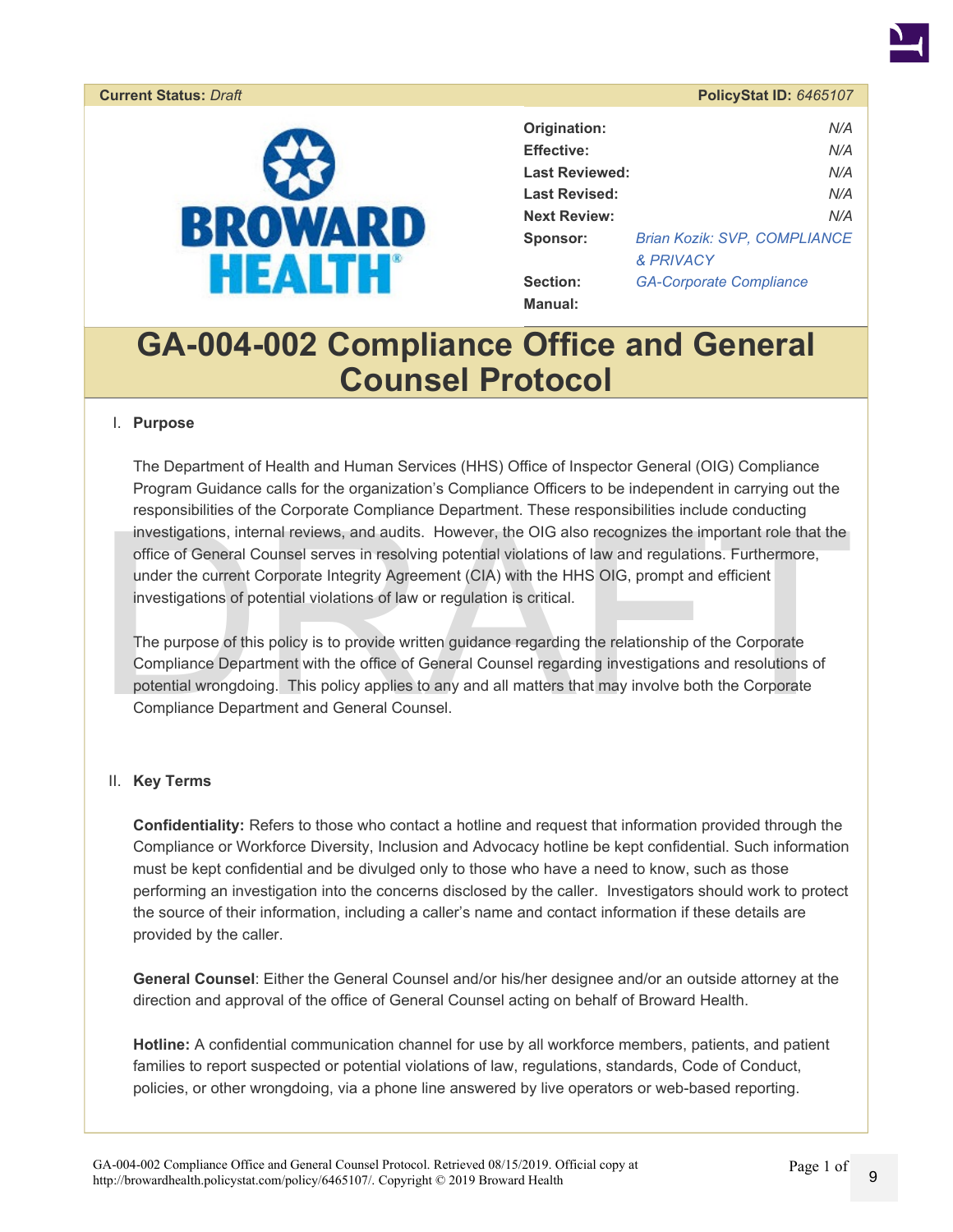**Investigation**: The formal development of a factual record including but not limited to interviews, document review, research, expert opinions, if applicable; outside counsel guidance and opinions, if necessary, to determine if wrongdoings occurred.

**SVP/Chief Compliance Officer (CCO):** The individual responsible for overseeing, implementing, and monitoring the compliance requirements of the Broward Health Compliance and Ethics Program. In addition, this individual also holds the title of Chief Privacy Officer.

**Workforce Member**: Any employee, independent contractor, agent, trainee, or other person who performs work for or on behalf of Broward Health. This includes full-time, part-time, and pool employees; associates; directors; officers; managers; supervisors; volunteers; members of the Board and members of standing committees; medical staff employed by or otherwise affiliated with Broward Health; medical students and all other affiliated students or others receiving training at any Broward Health facility; and others who provide goods or services to Broward Health.

#### III. **Policy**

- 1. The Corporate Compliance Department and the Office of General Counsel shall maintain consistent open communications and establish reciprocal reporting obligations to ensure that the appropriate department is notified of issues that are of primary concern to the other.
- department is notified of issues that are of primary concern to the other.<br>
2. The CCO, or designee, shall be responsible for conducting independent investigations, including<br>
having the authority to design and coordinate 2. The CCO, or designee, shall be responsible for conducting independent investigations, including having the authority to design and coordinate internal investigations (e.g., responding to reports of problems or suspected violations). The Corporate Compliance Department will coordinate any necessary corrective action and have oversight over the implementation of any such corrective action.
	- 3. The CCO is empowered to review all documents and records without limitation, including all contracts and obligations, seeking the advice of General Counsel, as appropriate.
	- 4. In situations where there are identified legal issues, including indications that workforce members or others associated with Broward Health may have participated in misconduct or committed wrongdoings, the CCO shall consult with the Office of the General Counsel to seek guidance regarding such issues.
	- 5. If at any point during an inquiry or investigation, the CCO identifies potential legal issues or determines that there is evidence to support an allegation of violation of law or regulation; the Office of the General Counsel shall be immediately notified and consult with the CCO on what further investigative steps would be appropriate, as well as determining whether the investigation should be conducted by or at the direction of the Office of the General Counsel.

#### IV. **Procedures**

- 1. Investigations conducted by the Corporate Compliance Department will be conducted under the direction of the CCO, including responding to complaints received by the Corporate Compliance Department, Compliance Hotline, referred to the CCO by management, or developed during the ongoing auditing and monitoring process.
- 2. Matters reported through the Compliance Hotline or other communication sources, managed by the Corporate Compliance Department, that suggest substantial violations of compliance policies,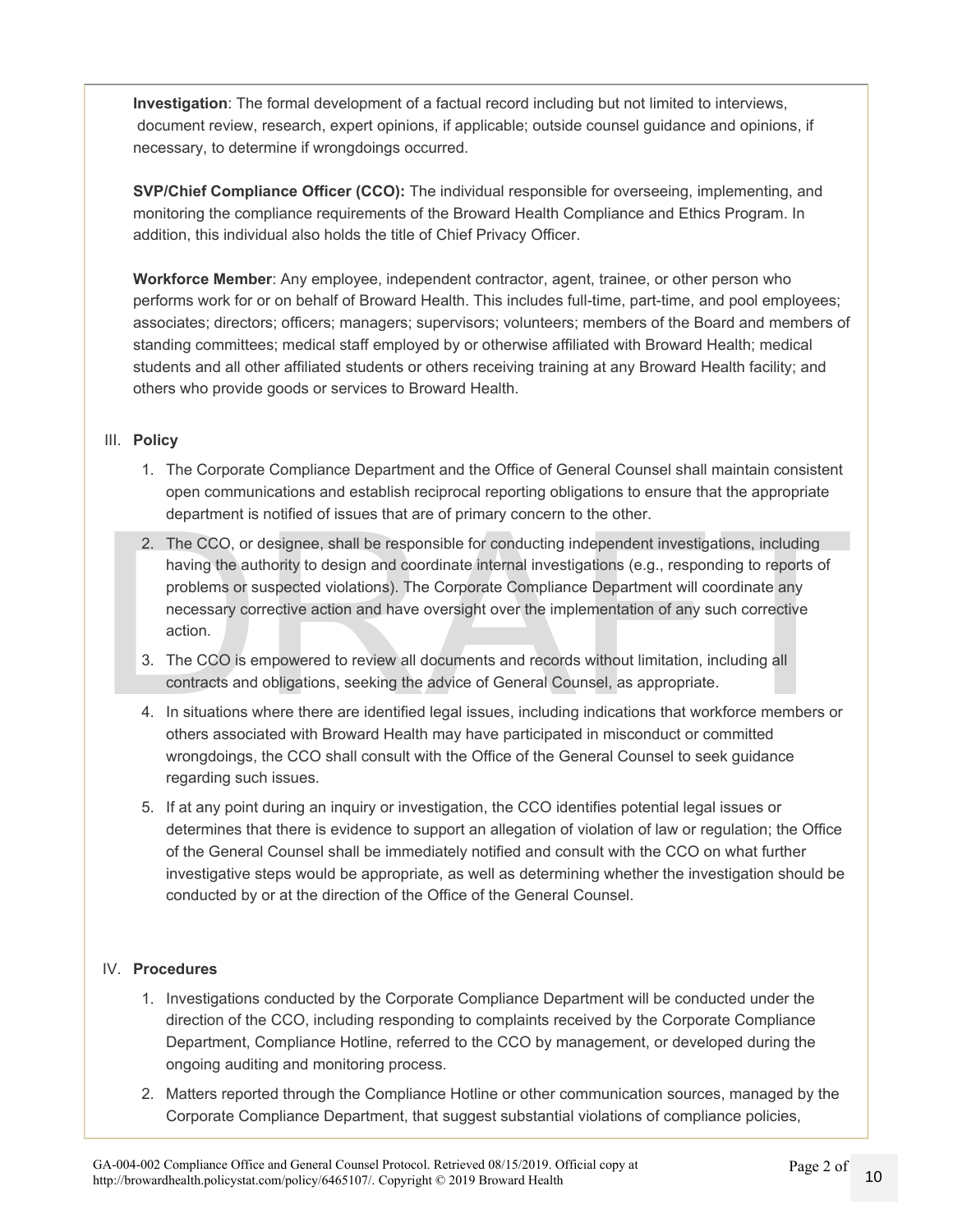regulations, or statutes should be documented and investigated promptly to determine their veracity.

- 3. The CCO has the independent authority to interview Board Members, workforce members, and others associated with Broward Health. The CCO can review all relevant documents and information, including, but not limited to patient records, billing records, and records concerning arrangements with other parties.
- 4. Upon report or notice of suspected non-compliance with any law or regulation, the CCO will promptly conduct an initial inquiry to determine whether there is sufficient information to warrant further investigation. If such evidence is found, the CCO will consult with the office of General Counsel to determine whether a full investigation is warranted.
- 5. If an investigation evidences an alleged likely probable violation of law, the Corporate Compliance Department and the Office of the General Counsel shall notify Broward Health Executive Leadership, provide a description of the impact of the alleged violation to the organization and advise whether disclosure to the appropriate government authority is warranted pursuant to Broward Health policies and procedures. The Office of the General Counsel, in conjunction with the CCO will be responsible for notifying senior management of the results of any investigation under their direction.
- 6. All documents created, obtained or produced during the investigation that are at the direction of the Office of the General Counsel must include the statement: "Confidential Communication/Attorney Client Privilege/Attorney Work Product/At the Direction of Legal Counsel."
- The Office of the General Counsel should be consulted on all matters related to potential liability<br>resulting from inappropriate claims submission to assist in determining the extent of liability, as well<br>as to assist in p 7. The Office of the General Counsel should be consulted on all matters related to potential liability resulting from inappropriate claims submission to assist in determining the extent of liability, as well as to assist in planning the appropriate course of action to correct deficiencies and resolve any liability issues.
	- 8. The Office of the General Counsel, in conjunction with the CCO will be responsible for notifying senior management of the results of any investigation under their direction.
	- 9. During any investigation, the Office of the General Counsel and the Corporate Compliance Department shall ensure that all evidence is preserved consistent with the *Records Retention Policy*.

#### V. **Related Policy and Compliance Documents**

- Actions and Events Reportable to the OIG under the Corporate Integrity Agreement, Policy No. GA-004-006
- Compliance Investigations, Policy No. GA-004--008

#### VI. **References**

United States Sentencing Commission. Guidelines Manual. 1 Nov. 2012. http://www.ussc.gov/Guidelines/2012 Guidelines/Manual PDF/index.cfm.

Department of Health and Human Services Office of Inspector General, OIG Supplemental Compliance Program Guidance for Hospitals. 70 Fed Reg. 19, 4858, 4858 (January 31, 2005). http://oig.hhs.gov/fraud/docs/complianceguidance/012705HospSupplementalGuidance.pdf

Department of Health and Human Services Office of Inspector General. Publication of the OIG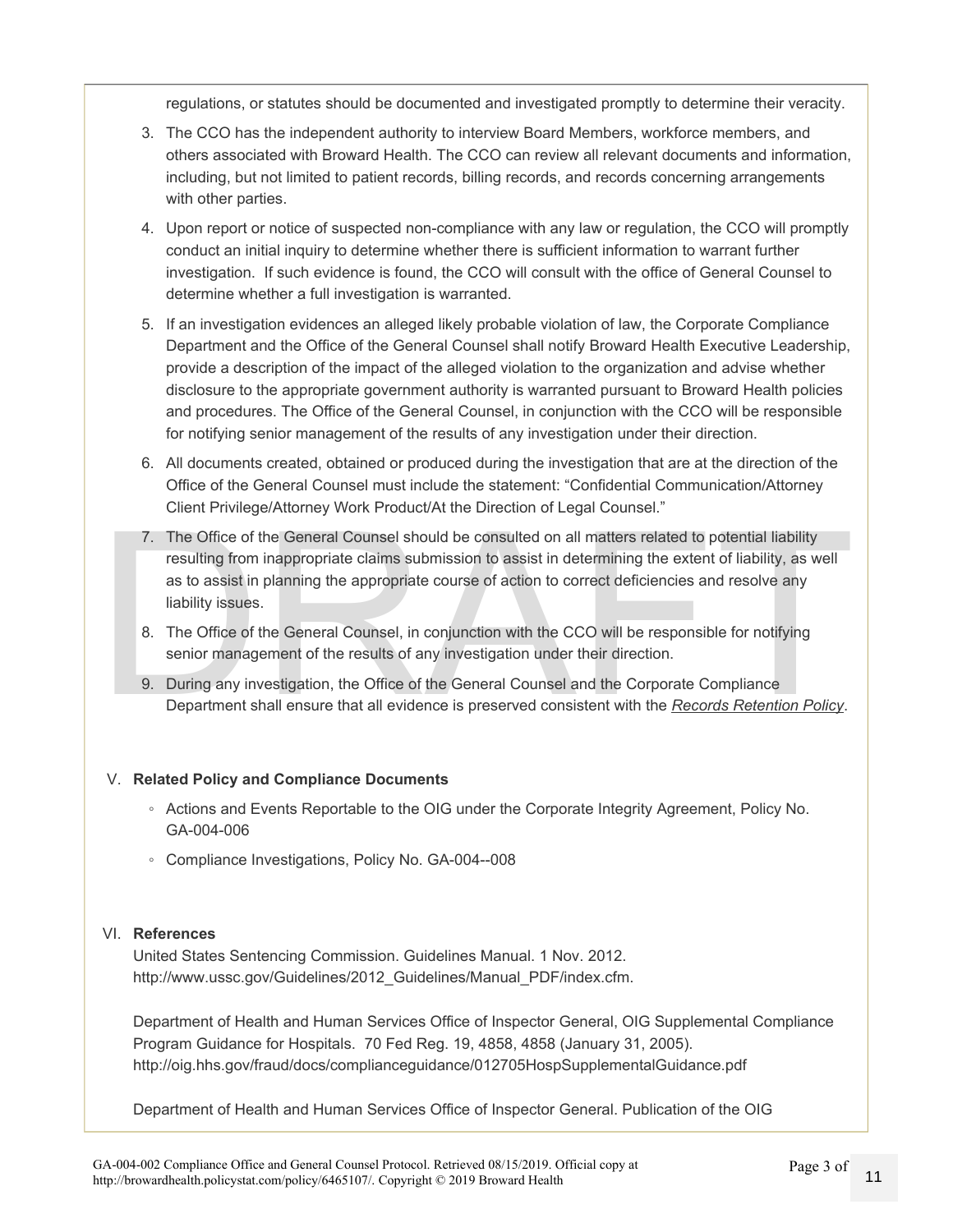Compliance Program Guidance for Hospitals. 63 Fed. Reg. 35, 8987, 8987 (Feb. 23, 1998). http://oig.hhs.gov/authorities/docs/cpghosp.pdf.

Broward Health Corporate Integrity Agreement with the DHHS Office of Inspector General, dated August 20, 2015.

### **Attachments:** No Attachments

# DRAFT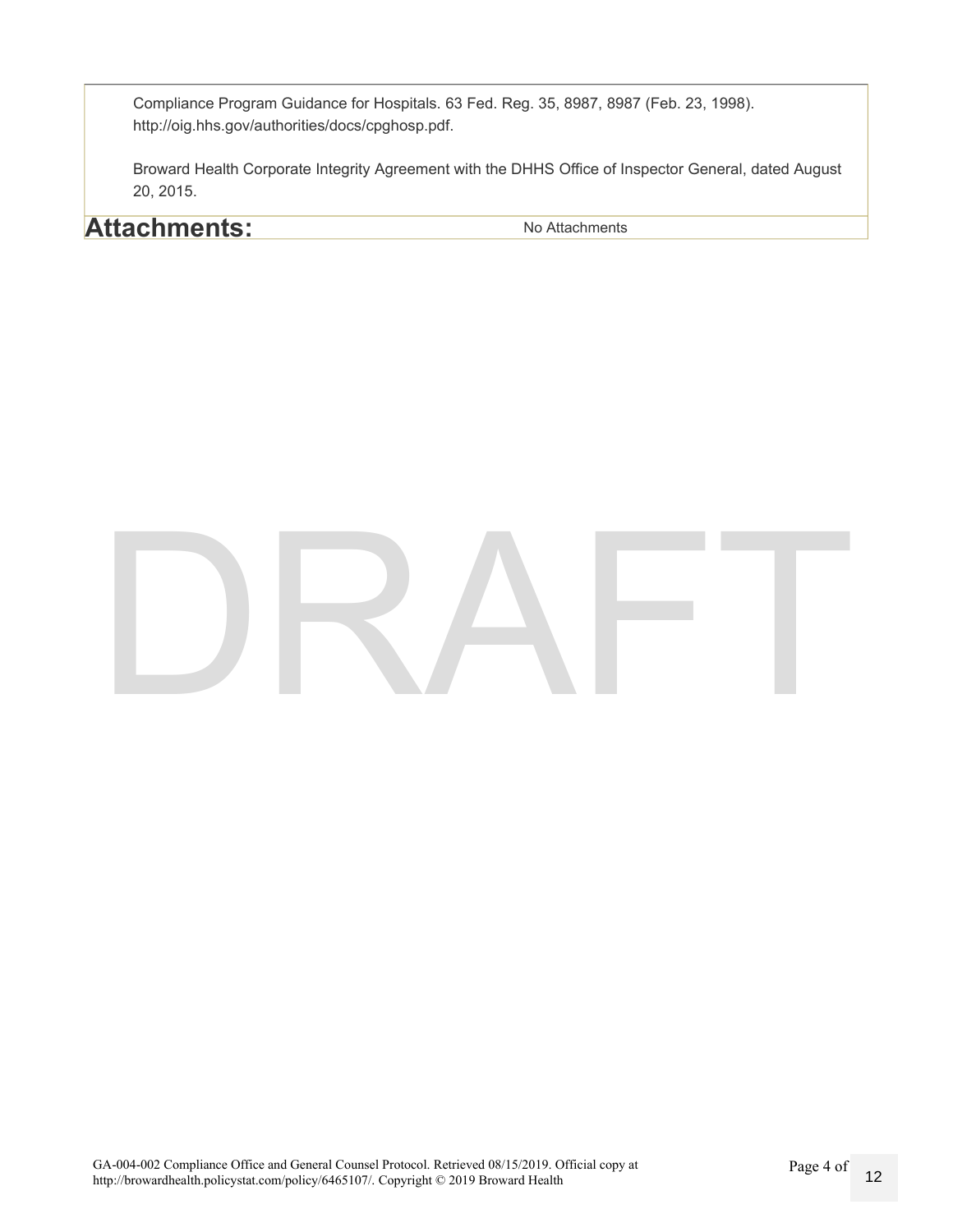North Broward Hospital District Board of Commissioners Compliance Training

<span id="page-12-0"></span>Brian W. Kozik, CHC, CHPC, CCEP SVP, Chief Compliance & Privacy Officer September 11, 2019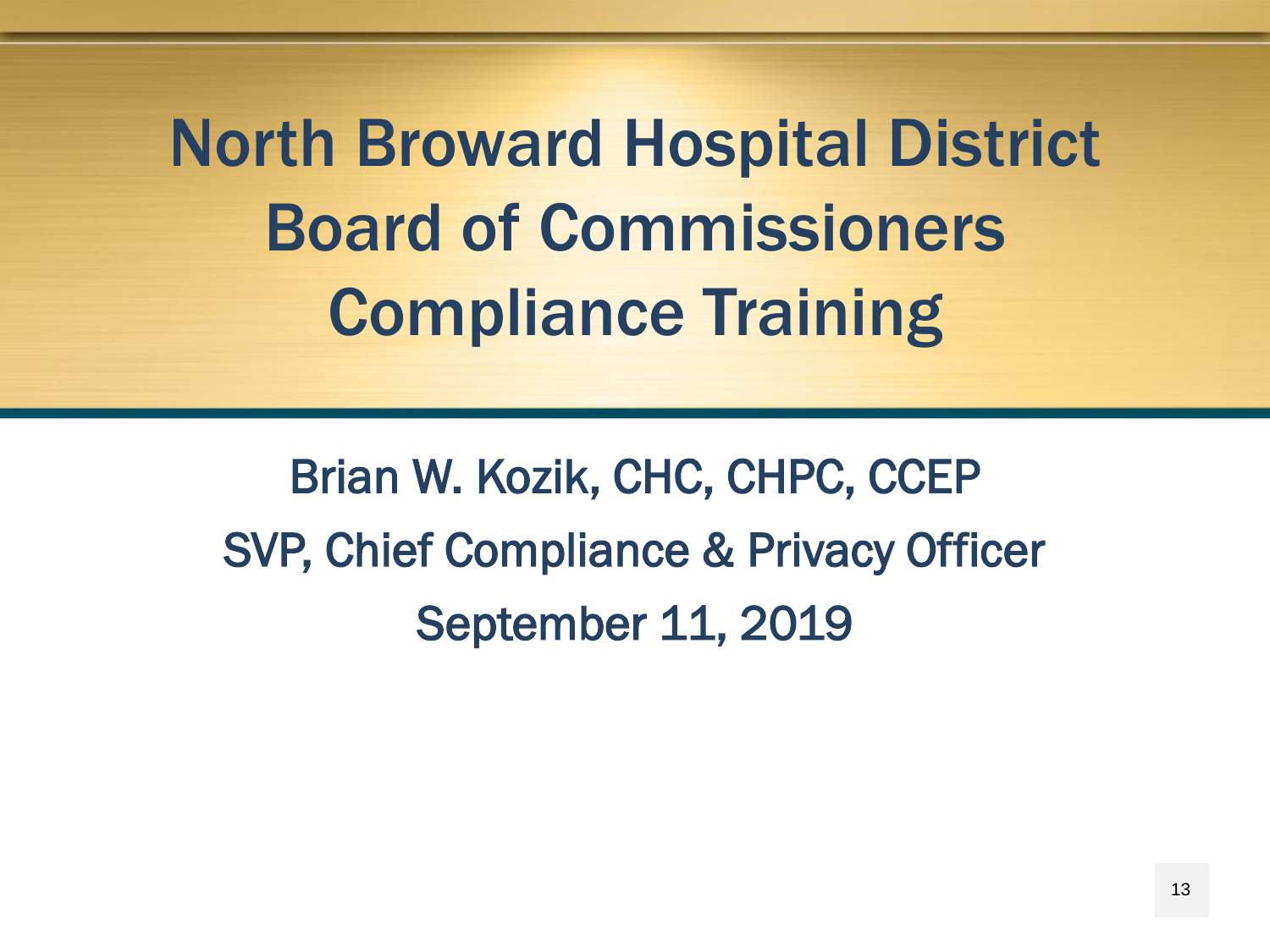- > Inaugural Compliance Officer and Compliance Program implemented in 2010 including the seven (7) elements.
- $\triangleright$  In April 2019 the Compliance Officer resigned amid revelations that some Board members had contracts with the Medical System.
- $\triangleright$  Senior Leaders made deals with Board members that weren't always competitively bid or declared necessary by the full Board, including a consulting agreement with the chair of the Board's audit and compliance committee.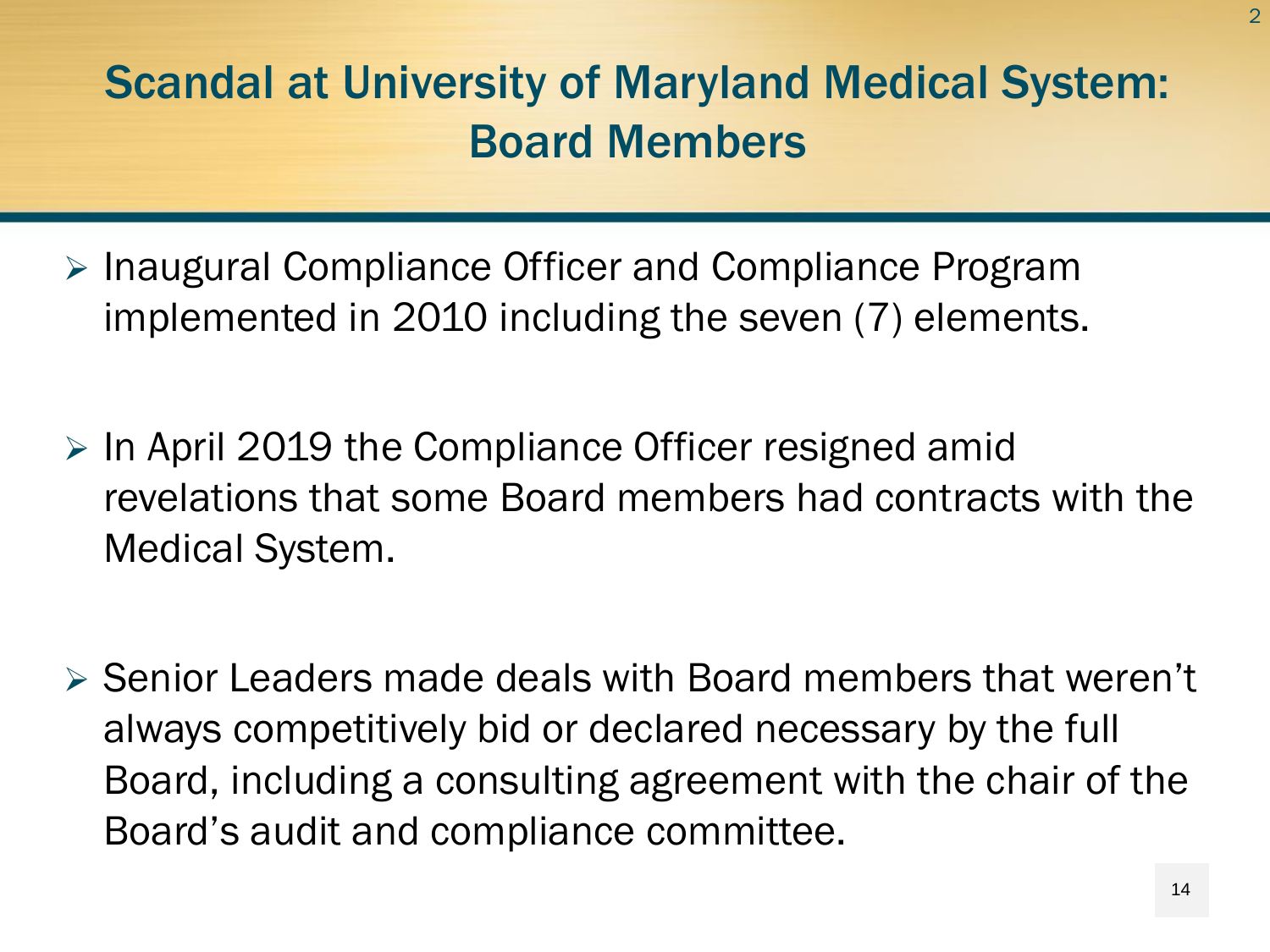- Most Compliance Officers focus almost exclusively on conflicts of interest with respect to physicians, and conflicts of interest related to non-physician Board members may fall by the wayside.
- $\triangleright$  The reason is that physician conflicts pose obvious legal and regulatory risks, including Stark Law and Anti-Kickback Statute violations, while Board conflicts are more about violating corporate policies.

3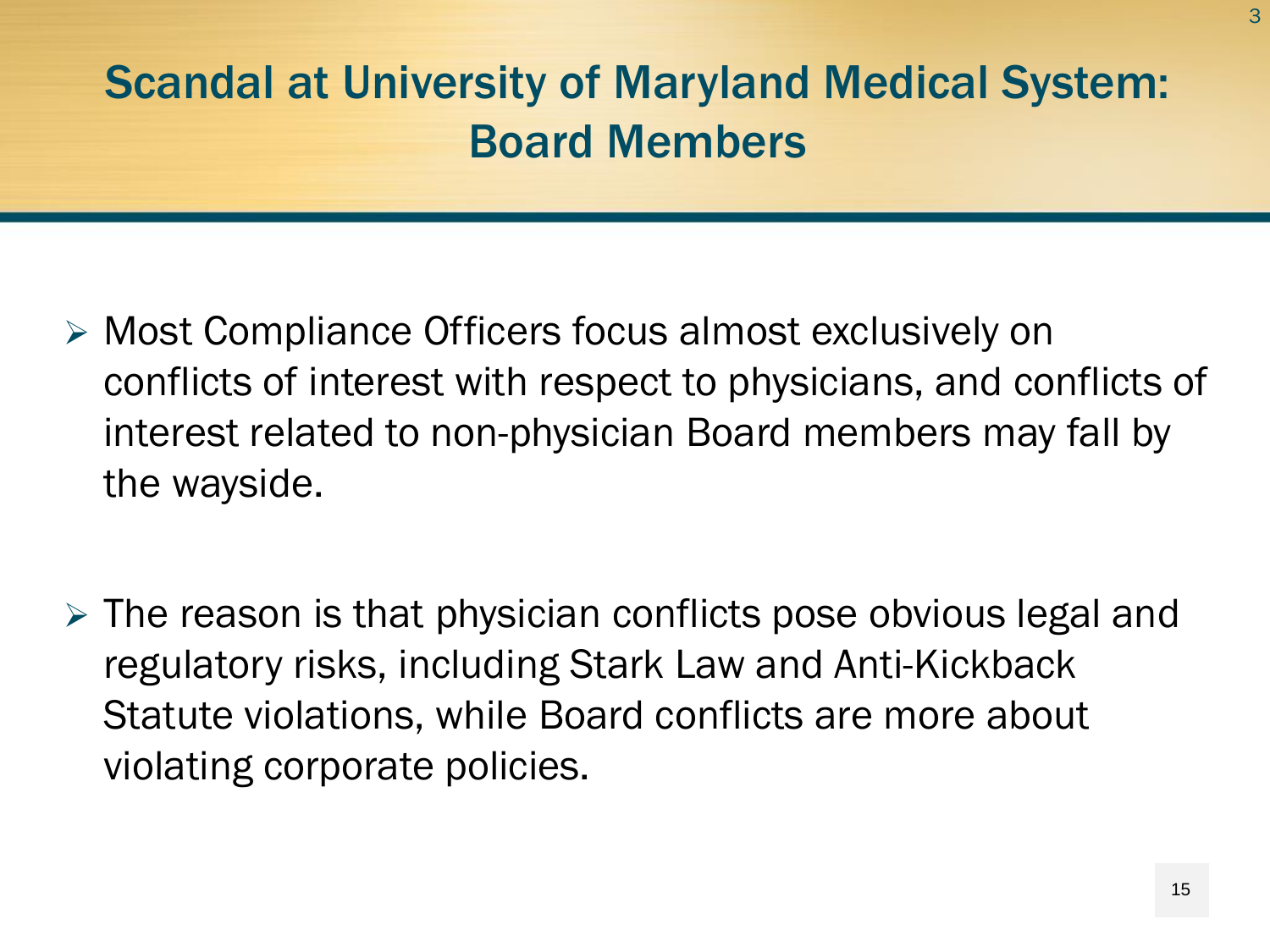- $\triangleright$  The Compliance Officer indicated that she regretted not making sure there was better documentation of her questions and answers provided about the University's deals with certain Board members.
- The CEO, General Counsel, Chief Administrator Officer, the Chief Performance Officer and the Chief Compliance Officer resigned.
- $\triangleright$  Nine (9) of the thirty (30) Board members either personally or through other business relationships, had financial linkages to the University. 16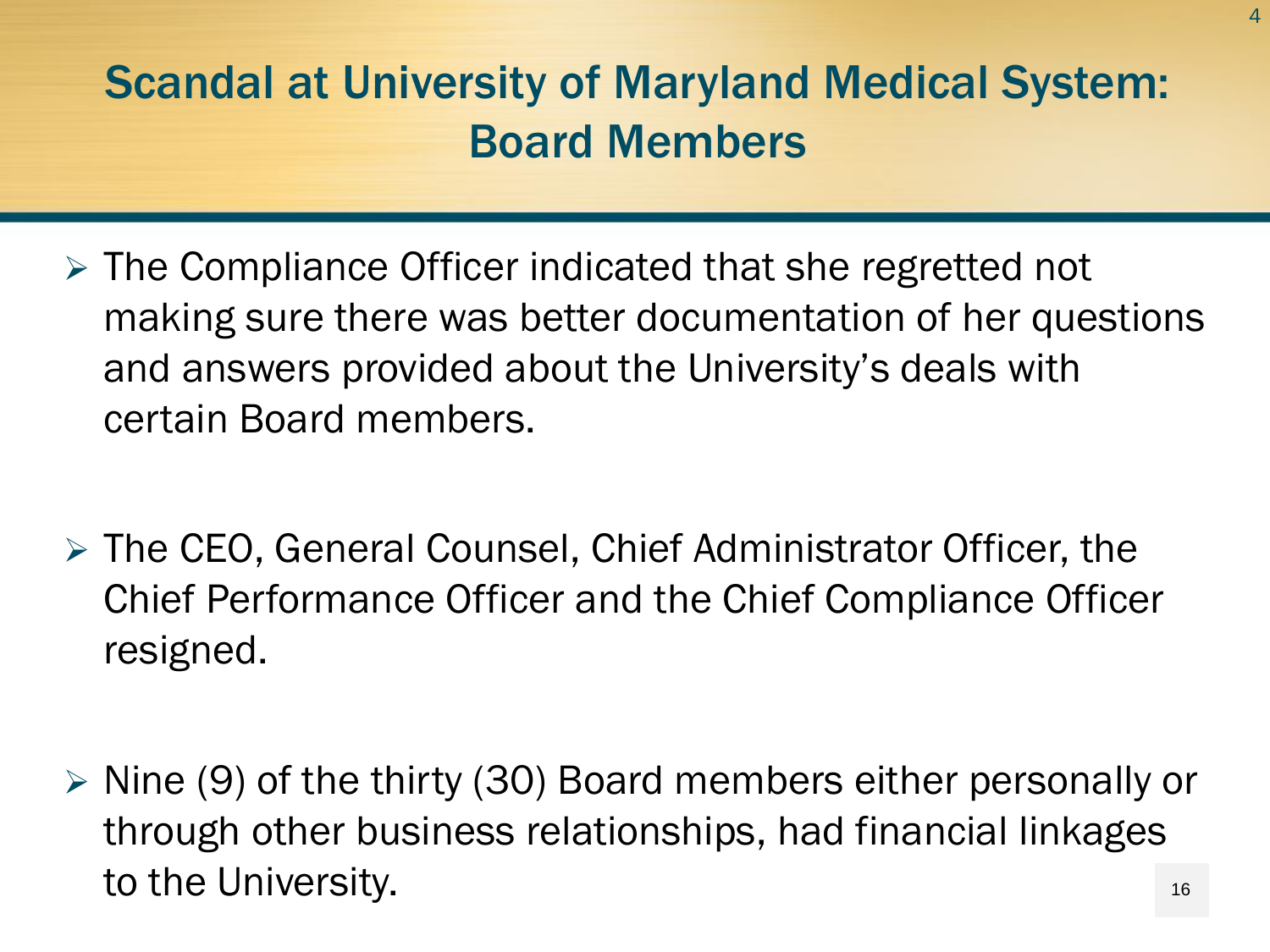- The Chair of the Audit Committee earned revenue on the side. His firm entered into consulting arrangements with the CEO and another executive for performance improvement initiatives. He received a monthly retainer payment of \$15,000.
- $\triangleright$  The CEO acknowledged the Board was not told about the contract beforehand, but that it did appear on a disclosure of financial relationship form. The contract did not go through Supply Chain and the full Board was not apprised.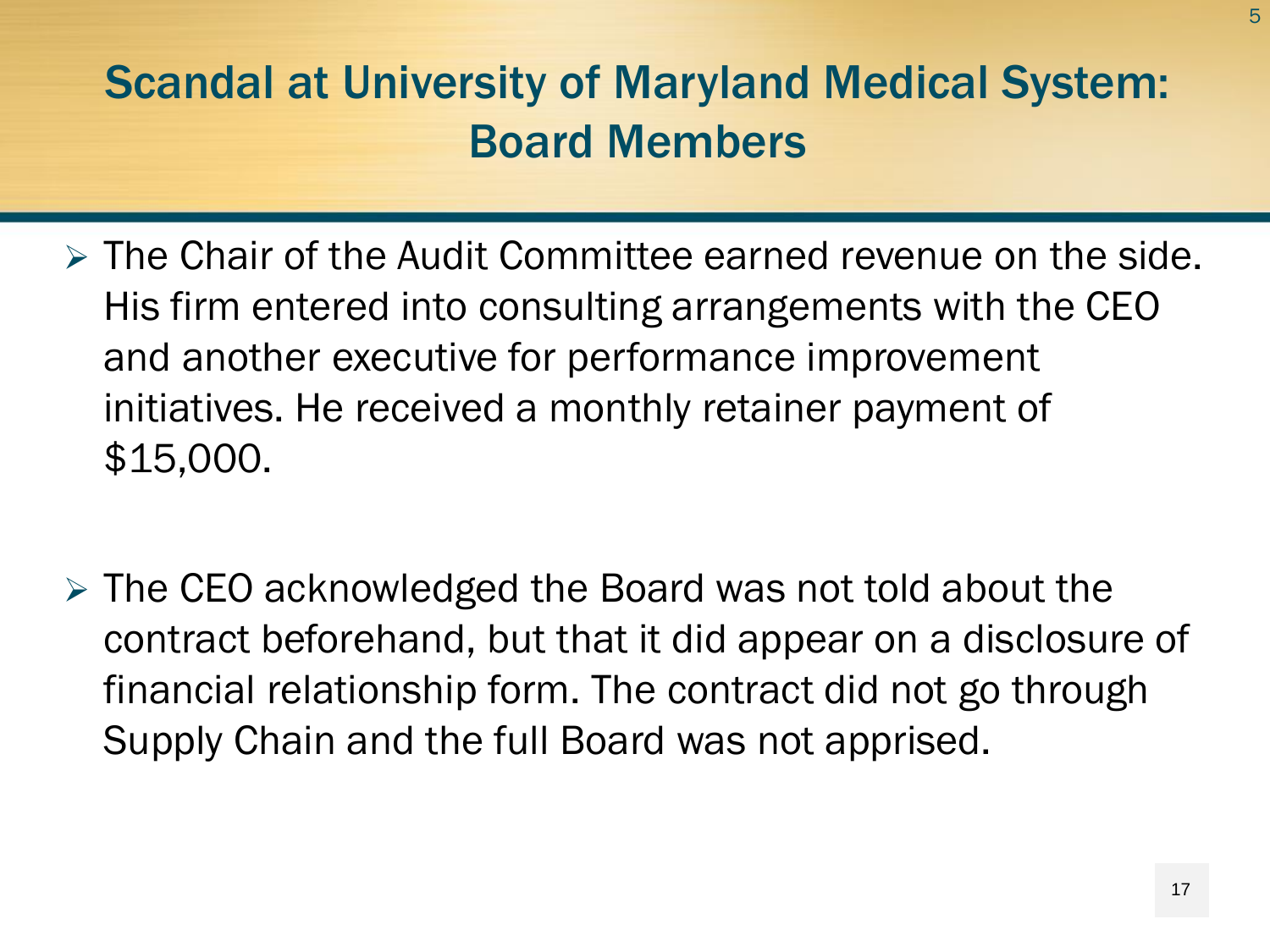- Another Board member sold to the University \$500,000 worth of *Healthy Holly* books she self-published in a deal that was brokered by the former CEO. An outside consultant brought to review these issues concluded: "Our review has determined that management did not present the book purchases to the Board or any committee for prior approval, as required by then-in-effect Conflict of Interest policies".
- $\triangleright$  At the University, conflict of interest disclosure forms were given to the general counsel. The disclosures were also summarized for the audit and compliance committee, which determined when they were significant. "According to minutes of the Committee's meetings, either this nor other financial relationships of Board members was noted as significant". 18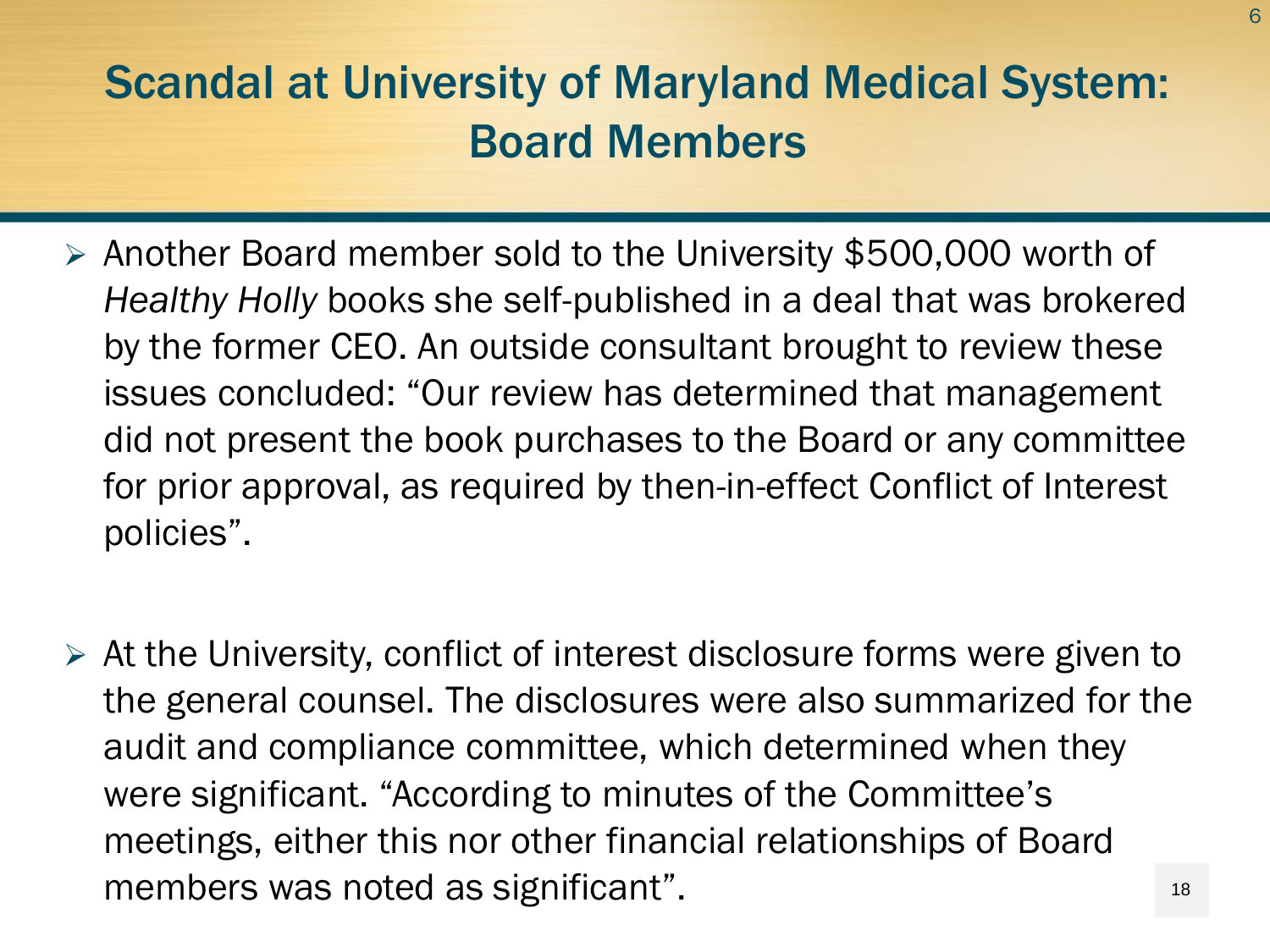- The former CCO noted Board disclosures "were not on my risk radar. It is not a federal health care regulation".
- $\triangleright$  The former CCO also noted the importance of compliance officers documenting their concerns with clarity. "Make sure the minutes are clear that you have brought up a potential issue and recorded the discussion details and the final Board decision."
- $\triangleright$  She thinks Boards should have at least one member who is knowledgeable about compliance and the rest have to be educated by the compliance officers.

19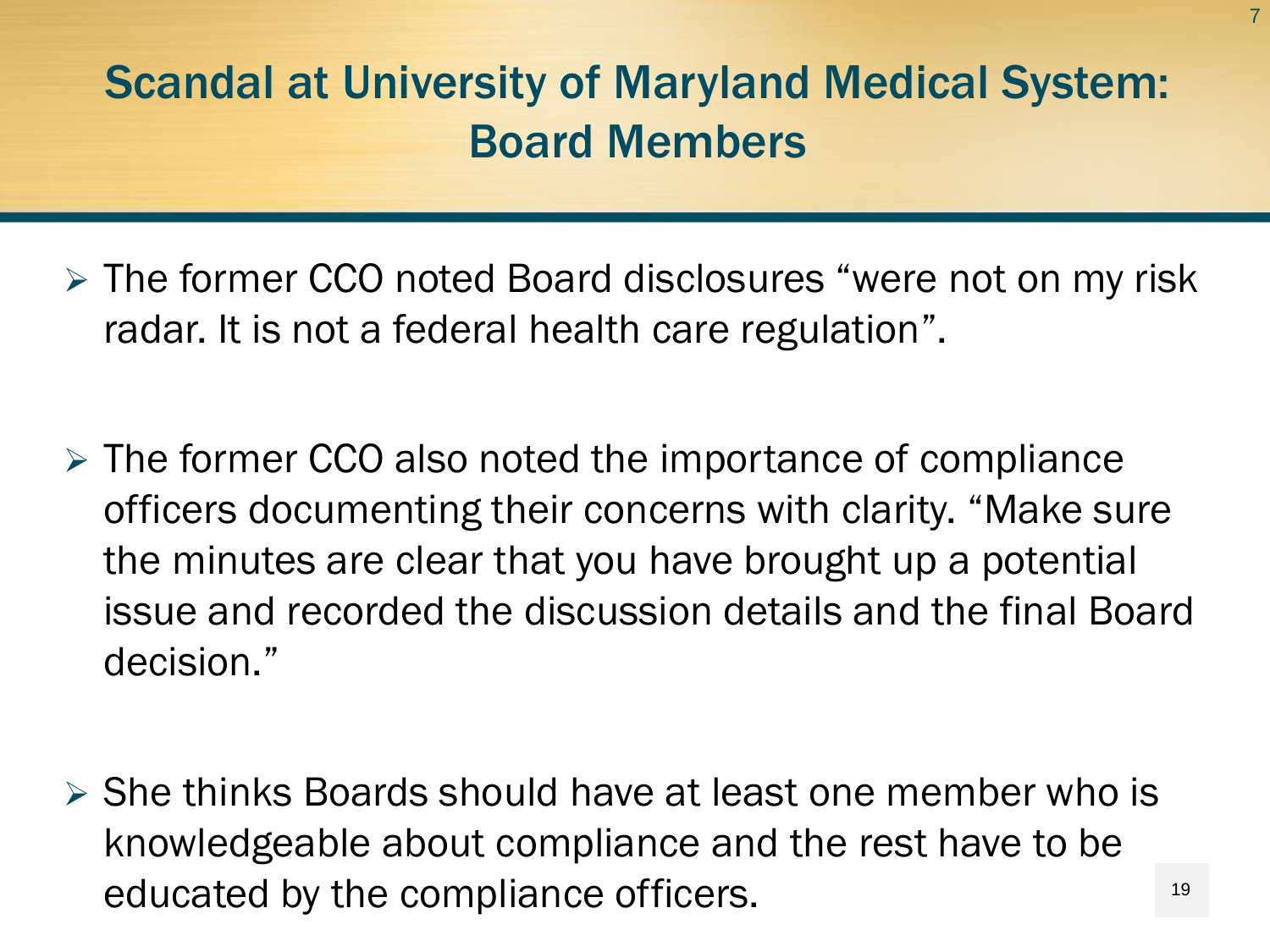- Another CCO tells her Board, "every time you read about health care organizations that are in trouble or under investigation, you should ask your compliance officer, could it happen here?"
- $\triangleright$  If the Board asked her how the hospital prevents major conflicts of interest, she would describe its annual and new hire training; reviews of conflict of interest statements and monitoring; her ongoing awareness as CCO and not being 'afraid to speak up about it'.